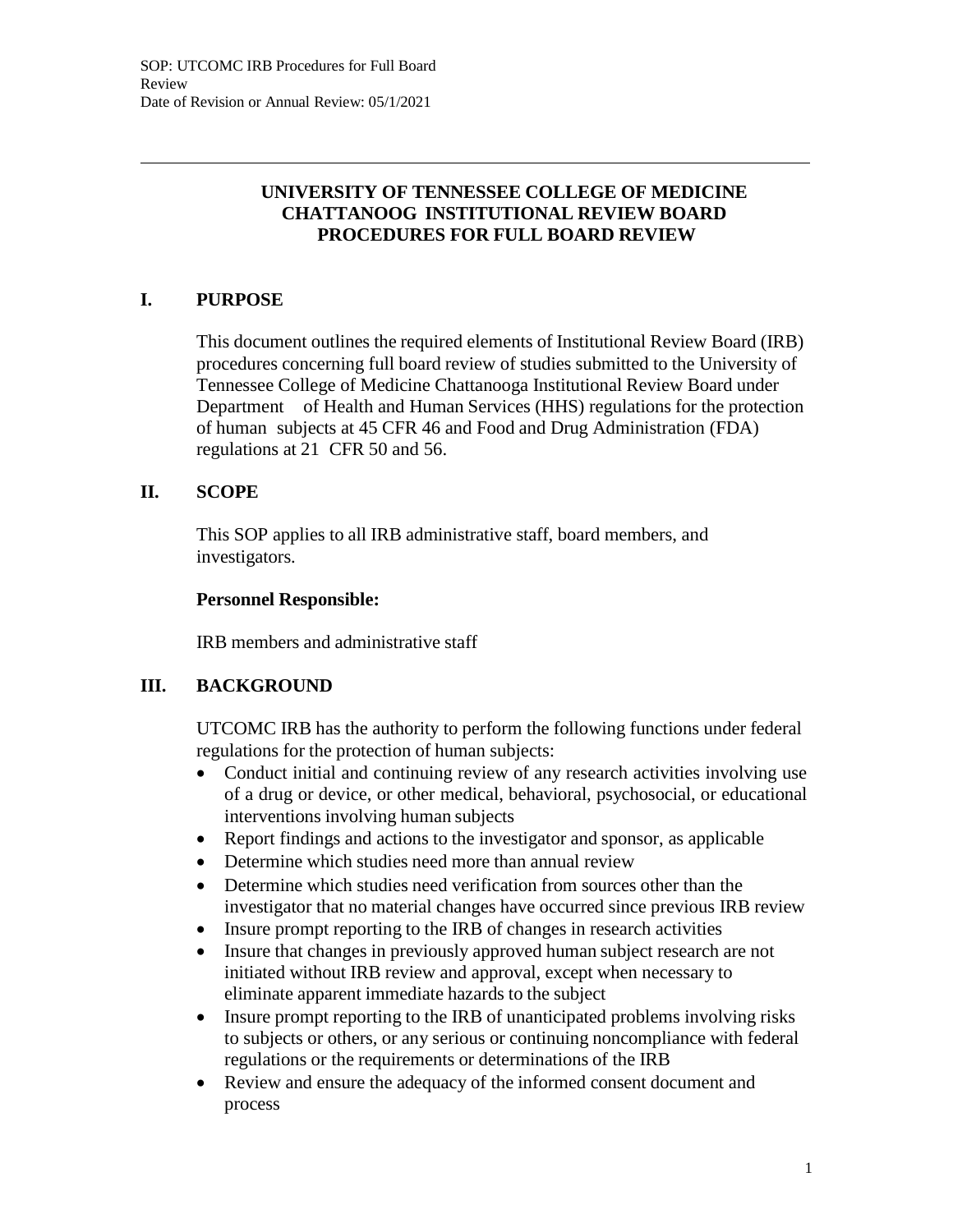- Review and approve both HIPAA authorization language incorporated into the informed consent document and requests for waiver of the HIPAA authorization requirements
- Suspend or terminate the research or revoke approval of any study under its review.

Review of research occurs at convened meetings at which a majority of the voting members of the section are present, including at least one member whose concerns are non-scientific.

Approval by UTCOMC IRB does not constitute permission from the host institution to initiate research studies.

### **In Accordance With:**

**For studies approved under the revised Common Rule:** 45 CFR 46.108(a)(3) and (4); 45 CFR 46.111;

**For studies approved under the Pre-2018 Common Rule:** 45 CFR 46.103(b)(4) and (5)

**For FDA-regulated studies:** 21 CFR 50, 56

OHRP Guidance on Written IRB Procedures located at https:/[/www.hhs.gov/ohrp/regulations-and-policy/guidance/institutional](http://www.hhs.gov/ohrp/regulations-and-policy/guidance/institutional-)issues/institutional-review-board-written-procedures/index.html

*Compliance with this policy also requires compliance with state or local laws or regulations that provide additional protections for human subjects.*

# **IV. PROCEDURES**

## 1. **Submissions to UTCOMC IRB**:

- a. Submissions to the UTCOMC IRB will be transmitted electronically via IRBnet.
- b. An IRB Chair, IRB Administrator, or designee will determine whether submissions qualify for full board review, expedited review, or exempt status. Full board review will be required for all studies that involve more than minimal risk or do not otherwise qualify for expedited review or exempt status.
- c. For new studies requiring full board review, the principal investigator will submit to the UTCOMC IRB the following documents 21 days prior to the scheduled IRB meeting: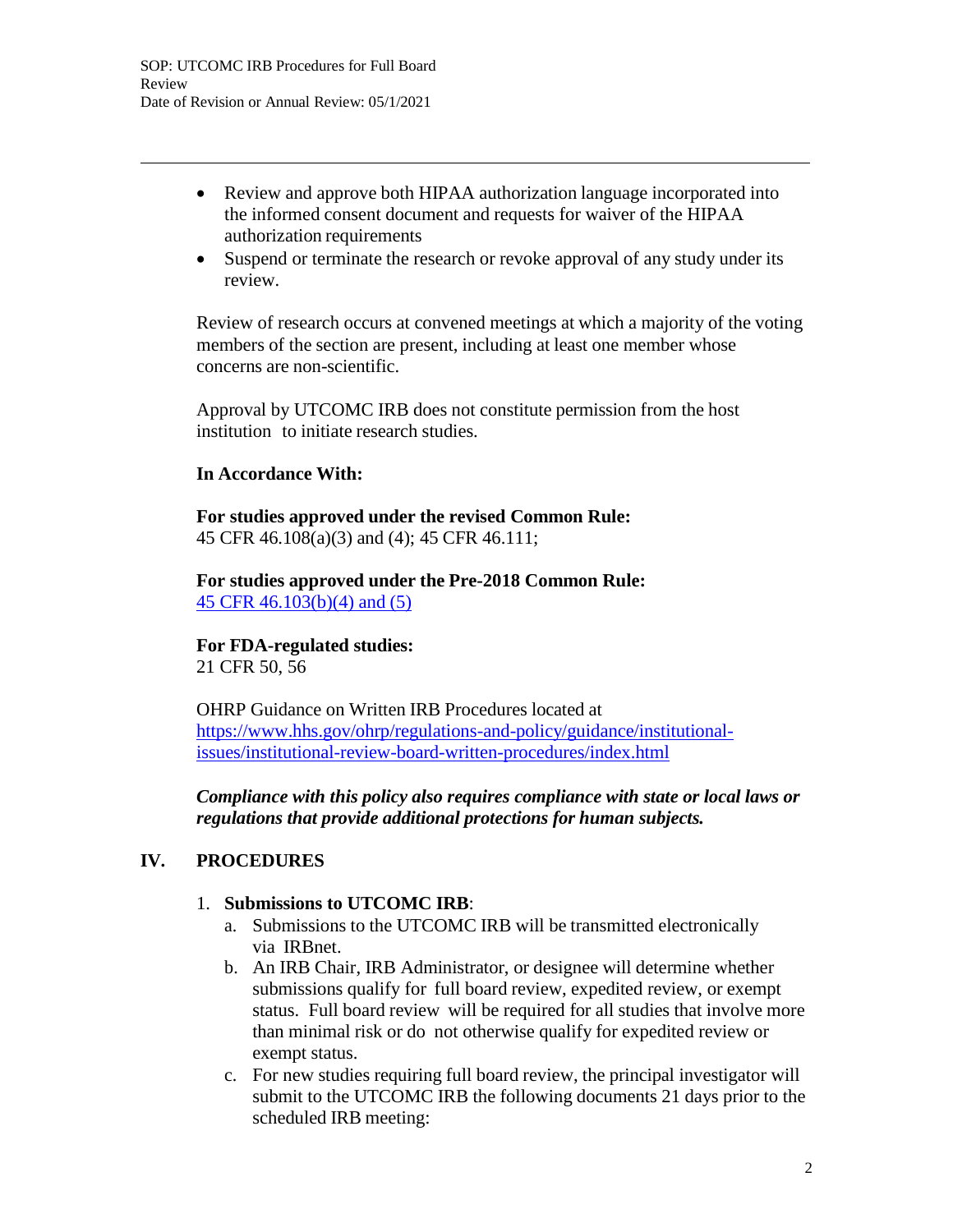- i. Initial Smart Form application prepared according to the IRB instructions, including all required signatures,
- ii. Study protocol (if applicable) including amendments,
- iii. Informed consent document(s) prepared according to UTCOMC IRB informed consent template,
- iv. Grant application (if applicable),
- v. Subject surveys or questionnaires (if applicable),
- vi. Copy of all proposed advertisement(s) / recruitment materials,
- vii. Investigator's Drug Brochure and/or Package Insert(s) (if applicable),
- viii. For HHS-supported multicenter clinical trials, the complete HHSapproved protocol, and
- ix. For HHS-supported multicenter clinical trials, the HHS-approved sample informed consent document.
- x. For NCI CIRB or Commercial CIRB submissions, the CIRB approval letter
- d. For renewals of previously approved studies requiring full board review, see SOP: UTCOMC IRB Continuing Review
- e. For revisions of previously approved studies requiring full board review, see SOP: UTCOMC IRB Revisions in Approved Studies.

## 2. **Document Distribution**:

All materials are placed on the agenda and available to all IRB members on the IRBnet website prior to the IRB meeting. Preparation of the agenda is the responsibility of the Director or designee.

#### 3. **Review Process**:

- a. Full Board review will be required of all new studies that involve more than minimal risk to human subjects or do not otherwise qualify for expedited or exempt review, as well as all continuations and revisions that do not qualify for expedited review.
- b. Reviewers will be assigned as appropriate to the subject matter of the application. For all new studies requiring full board review, a primary and secondary reviewer will be assigned.
- c. All applications for full board review are usually due in the IRBnet system 21 days prior to the meeting at which they will be reviewed.
- d. Applications and all supporting documents are distributed to reviewers after an initial review is conducted by the assigned IRB analyst,
- e. For **new applications**, a synopsis of the study is presented by the principal investigator or a co-investigator at the meeting of the full Board, and questions and comments are fielded from members of the Board. Following the departure of the investigator, IRB members have a discussion and a vote to approve or disapprove is called for.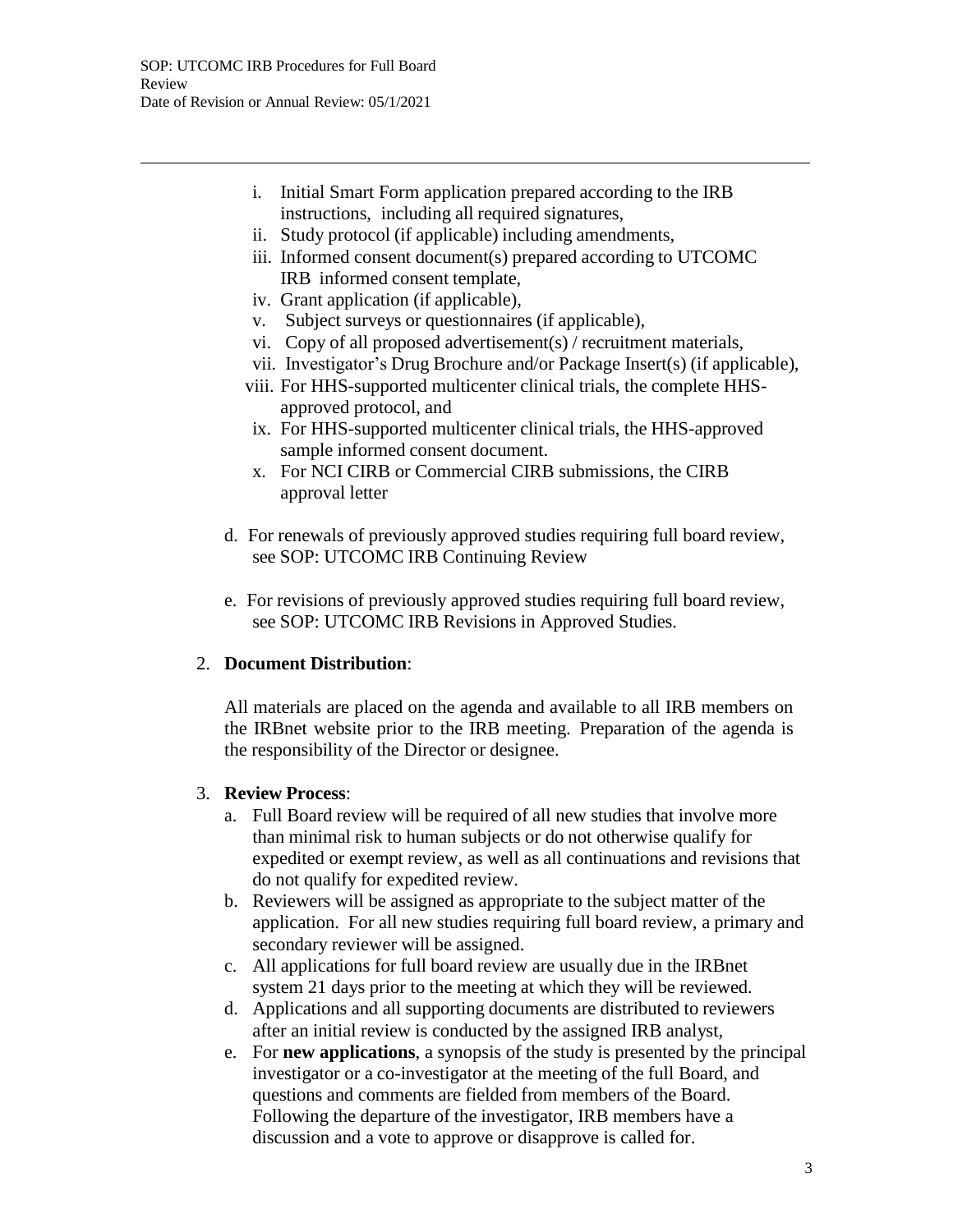- f. For review of **continuation** applications, see SOP: UTCOMC IRB Continuing Review of Research.
- g. For **revisions** of studies requiring full board review, see SOP: UTCOMC IRB Revisions in Approved Studies.
- h. **Adverse event reports** may be reviewed by the full Board, a subcommittee of the IRB, a Chair or designee. All adverse event reports submitted as reportable will be placed on the meeting agenda, which will be finalized prior to the meeting but can be viewed by the full committee at any time prior to the meeting. Discussion of adverse event reports will occur if there are reasonable grounds for revision of the risk/benefit assessment, changes in study procedures or alteration of the informed consent disclosure.
- i. All members deliberating and voting on a protocol must be free of conflicts of interest, and any member having a conflict of interest shall disqualify himself/herself in a given review. IRB members who have a conflict of interest will leave the meeting room at the time indicated by a Chair for deliberation and voting.
- j. Action items will be reviewed first to ensure that potential loss of quorum does not delay any agenda items requiring review and vote. Quorum is calculated as 50% of the members plus one. For example, if there are 12 members total serving on that section of the Board, a quorum would be present if 7 members were in attendance .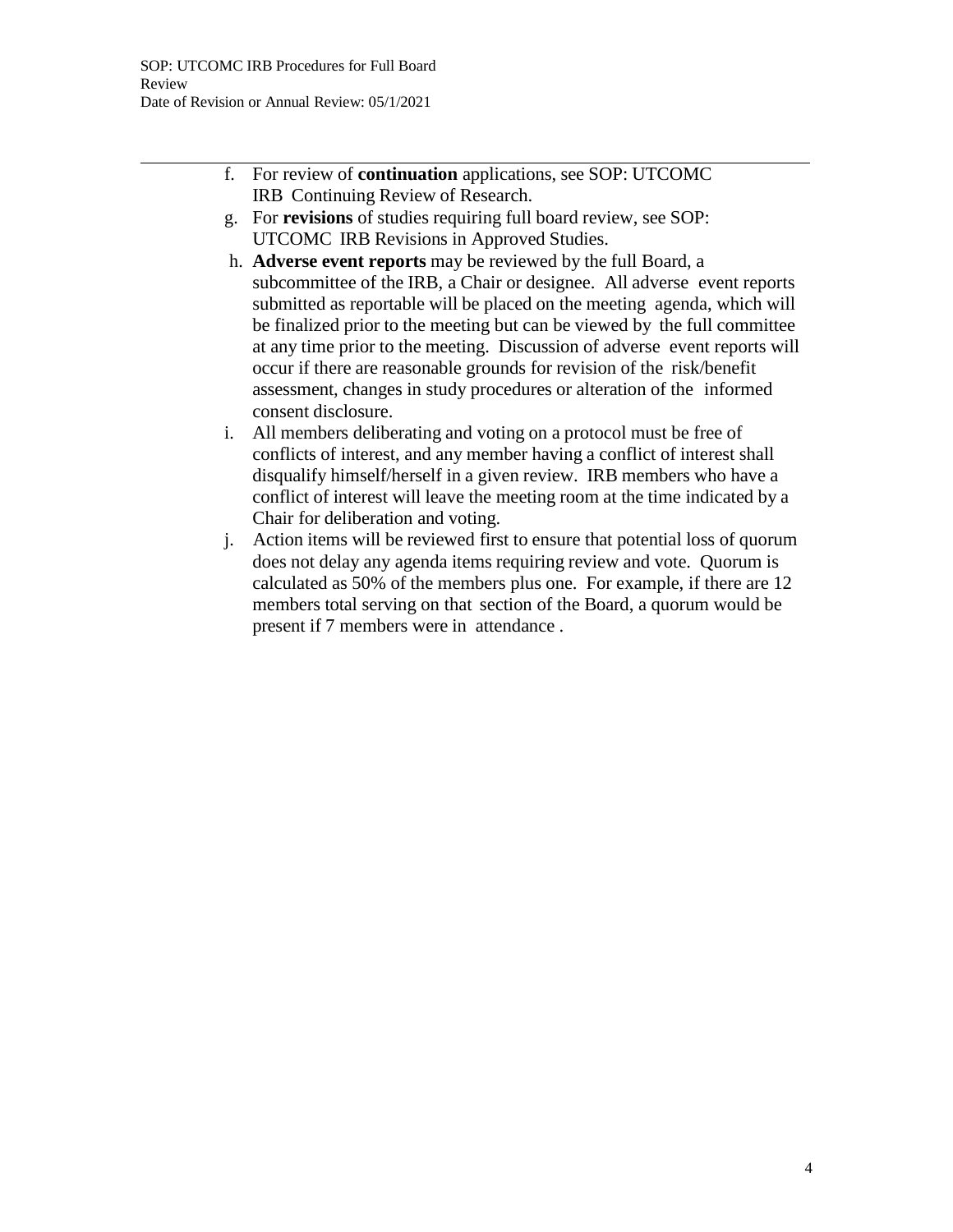- k. Review of unanticipated problems (other than adverse events) involving risks to subjects or others, or serious or continuing noncompliance will be first reviewed by a Chair or designee (upon receipt of information/report) and will be then discussed at the next full Board meeting. Any discussion/action decided upon will be documented in the minutes for that meeting and communicated to the investigator/ sponsor/FDA or other regulatory authority as required by federal.
- l. The expedited review process is an alternative to a convened meeting and may be used for those activities listed in the federal regulations as eligible for expedited review.
- m. Decisions are made independently for each research proposal submitted.
- n. The following actions, determined by majority vote of the quorum present, may be taken on any application: approval without provisos; approval pending satisfaction of administrative provisos; deferral of approval pending satisfaction of conditions requiring further review by the full board; or disapproval. Approval pending satisfaction of administrative provisos will only occur when the convened IRB stipulates specific revisions requiring simple concurrence by the investigator. An IRB Chair, Director, IRB analyst will review the responsive materials from the investigator required by the IRB, and determine whether the provisos stipulated by the IRB have been satisfied. Deferral of approval pending satisfaction of full board conditions will apply to applications for which the IRB requires the investigator to address substantive issues raised in the IRB deliberations. In the latter case, subsequent review and approval by the full Board is required.
- o. If a quorum fails during a meeting, then the IRB may not take further action until a quorum is restored. Loss of quorum can occur due to early departure of members, absence of a nonscientist, or loss of eligibility to vote of members with conflicts of interest.
- p. When a nonscientist member is not present, the IRB may not take further action until a nonscientist is present.
- 4. **Minutes** will be completed for each meeting. The minutes will include the following items:
	- a. Attendance of members at the meeting;
	- b. Separate deliberations, actions and votes by the convened IRB for each protocol undergoing initial review, continuing review, or revision;
	- c. The vote on all IRB actions including the number of members voting for, against, and abstaining recorded in a manner that documents the continued existence of a quorum, with the votes recorded using the following format: